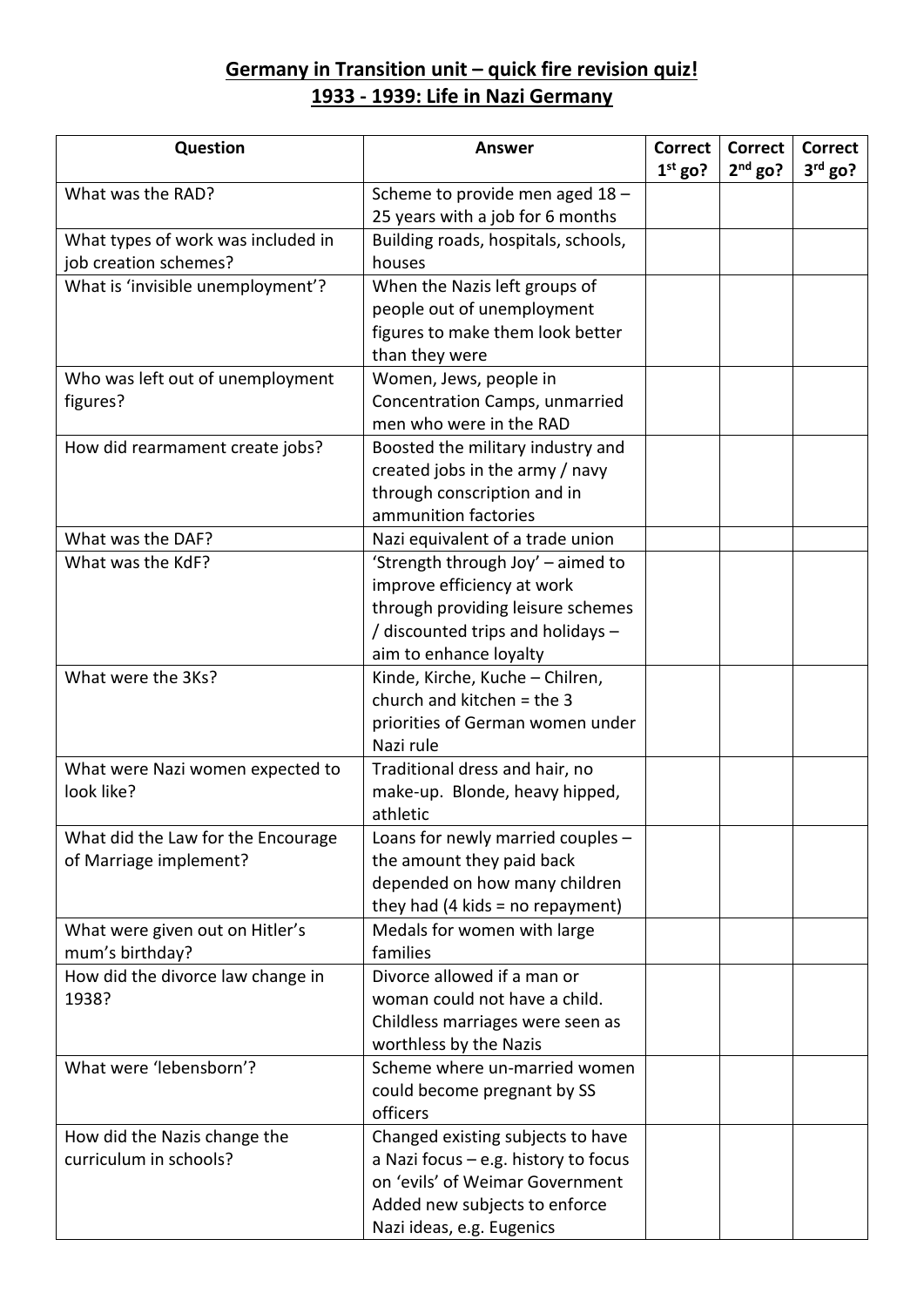| What did all teachers have to join to<br>keep their jobs?      | The Nazi Teachers' League                                                                                                                                                                                                                                    |  |  |
|----------------------------------------------------------------|--------------------------------------------------------------------------------------------------------------------------------------------------------------------------------------------------------------------------------------------------------------|--|--|
| What was the Hitler Youth?                                     | Youth group focused on Nazi<br>ideals and activities                                                                                                                                                                                                         |  |  |
| When did the Hitler Youth become<br>compulsory?                | 1939                                                                                                                                                                                                                                                         |  |  |
| What was the purpose of Nazi policies<br>towards young people? | Promote loyalty / reduce potential<br>for future opposition<br>Encourage an informal network of<br>informers (e.g. telling on parents)<br>Prepare children for their future                                                                                  |  |  |
| How did Hitler / the Nazis view Jews?                          | roles in Nazi Germany<br>As 'sub-human'<br>As inferior<br>As a cause of problems in<br>Germany (used as a scapegoat)                                                                                                                                         |  |  |
| What were the Nuremberg Laws of<br>1935?                       | Series of laws aimed at restricting<br>the rights of Jews $-$ e.g. took away<br>citizenship, the right to vote and<br>hold government office.                                                                                                                |  |  |
| What restrictions had been placed on<br>Jews by 1938?          | Examples include - had to carry ID<br>cards, Jewish doctors / dentists /<br>lawyers forbidden from working<br>with Aryans, men to add 'Israel' to<br>the first names, women to add<br>'Sarah', red letter J to be stamped<br>on passports etc                |  |  |
| When was Kristallnacht?                                        | $9th - 10th$ November 1938                                                                                                                                                                                                                                   |  |  |
| What happened in the event of<br>Kristallnacht?                | Series of nation-wide attacks on<br>Jewish property. Police did not<br>intervene                                                                                                                                                                             |  |  |
| What was the Nazi view about<br>Kristallnacht?                 | That it was a spontaneous uprising<br>of German people, showing their<br>disgust at Jews                                                                                                                                                                     |  |  |
| What did the Nazis claimed had<br>triggered Kristallnacht?     | The killing of an official in the<br>German embassy in Paris - he was<br>shot by a Polish Jew                                                                                                                                                                |  |  |
| What was the aftermath of<br>Kristallnacht?                    | Jews were not allowed to make<br>insurance claims, Jewish<br>communities were fined 1billion<br>Reichsmarks for the damage<br>caused, Jews could no longer own<br>or manage businesses / employ<br>people, Jewish children could not<br>attend Aryan schools |  |  |
| How did the persecution of Jews<br>develop in 1939?            | Plans in the Reich Office for Jewish<br>Emigration began to be enforced,<br>Jews were forced to surrender<br>valuables, Jews evicted from<br>homes and forced into ghettos,<br>forced to hand in radio sets                                                  |  |  |